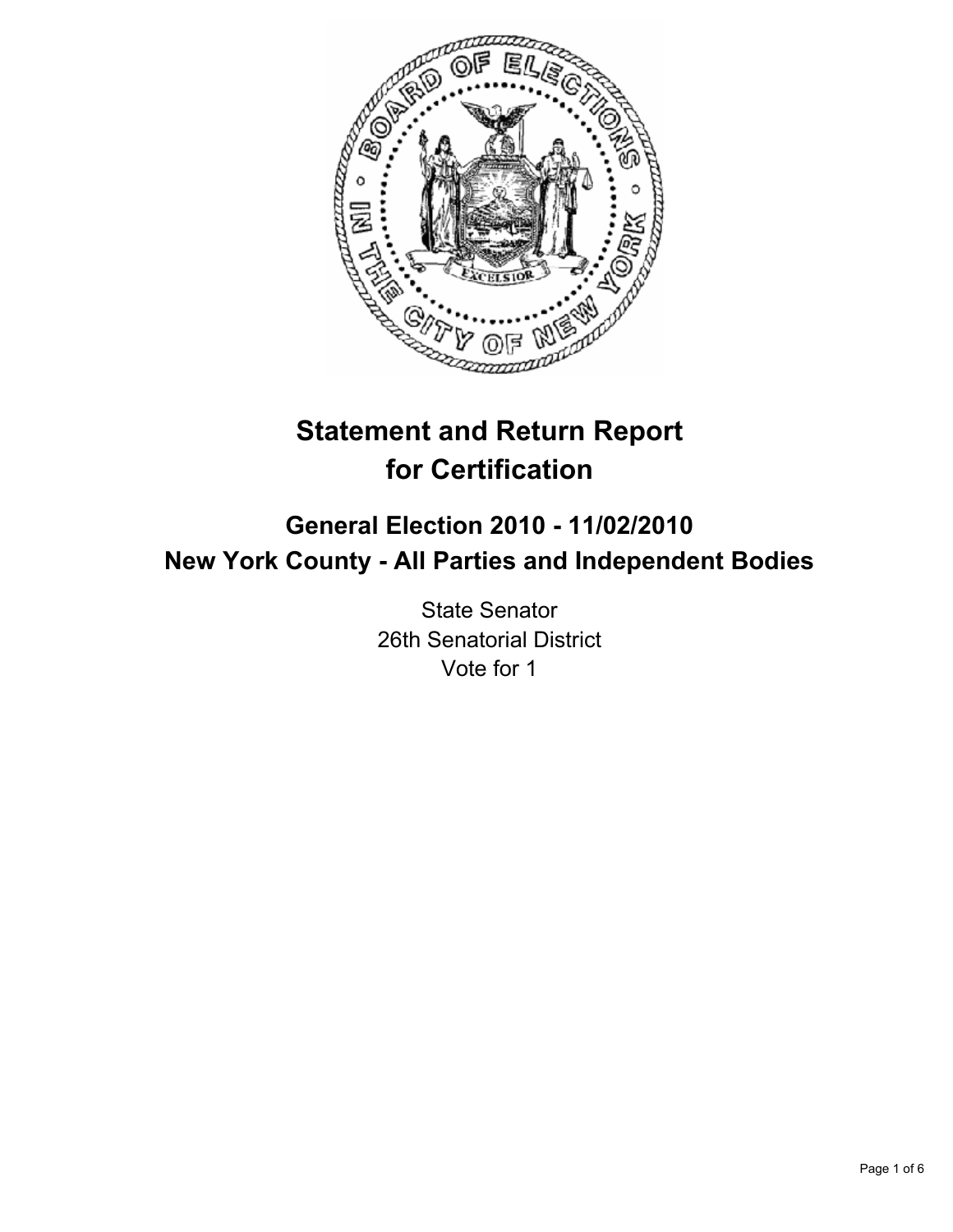

## **Assembly District 65**

| PUBLIC COUNTER                   | 28,989         |
|----------------------------------|----------------|
| <b>EMERGENCY</b>                 | 0              |
| ABSENTEE/MILITARY                | 938            |
| <b>AFFIDAVIT</b>                 | 761            |
| <b>Total Ballots</b>             | 31,172         |
| LIZ KRUEGER (DEMOCRATIC)         | 19,662         |
| SAUL J FARBER (REPUBLICAN)       | 7,583          |
| SAUL J FARBER (INDEPENDENCE)     | 485            |
| LIZ KRUEGER (WORKING FAMILIES)   | 1,287          |
| <b>BRIAN CLEARY (WRITE-IN)</b>   | 1              |
| ED MACHMANN (WRITE-IN)           | 2              |
| ELLEN GOOSS (WRITE-IN)           | 1              |
| EUROPEAN AMERICA (WRITE-IN)      | 1              |
| HOWARD KRULEWITZ (WRITE-IN)      | 1              |
| HOWIE HAWKINS (WRITE-IN)         | 1              |
| <b>JESSICA LAPPIN (WRITE-IN)</b> | 1              |
| MARTIN STAHL (WRITE-IN)          | 1              |
| MICHAEL FANDEL (WRITE-IN)        | 1              |
| MICHEAL FANDEL (WRITE-IN)        | 1              |
| MOS DEF (WRITE-IN)               | 1              |
| NO NAME (WRITE-IN)               | 3              |
| RON MOORE (WRITE-IN)             | 1              |
| <b>SUSAN GOREUCK (WRITE-IN)</b>  | 1              |
| TERENCE MANN (WRITE-IN)          | 1              |
| TODD NELSON KERMAN (WRITE-IN)    | $\overline{c}$ |
| TODD SCHEFLER (WRITE-IN)         | 1              |
| VOID (WRITE-IN)                  | 1              |
| WOODY ALLEN (WRITE-IN)           | 1              |
| <b>Total Votes</b>               | 29,040         |
| Unrecorded                       | 2,132          |

### **Assembly District 67**

| <b>PUBLIC COUNTER</b>          | 102 |
|--------------------------------|-----|
| <b>EMERGENCY</b>               | 0   |
| ABSENTEE/MILITARY              | 4   |
| AFFIDAVIT                      | 6   |
| <b>Total Ballots</b>           | 114 |
| LIZ KRUEGER (DEMOCRATIC)       | 70  |
| SAUL J FARBER (REPUBLICAN)     | 20  |
| SAUL J FARBER (INDEPENDENCE)   | 0   |
| LIZ KRUEGER (WORKING FAMILIES) | 9   |
| <b>Total Votes</b>             | 99  |
| Unrecorded                     | 15  |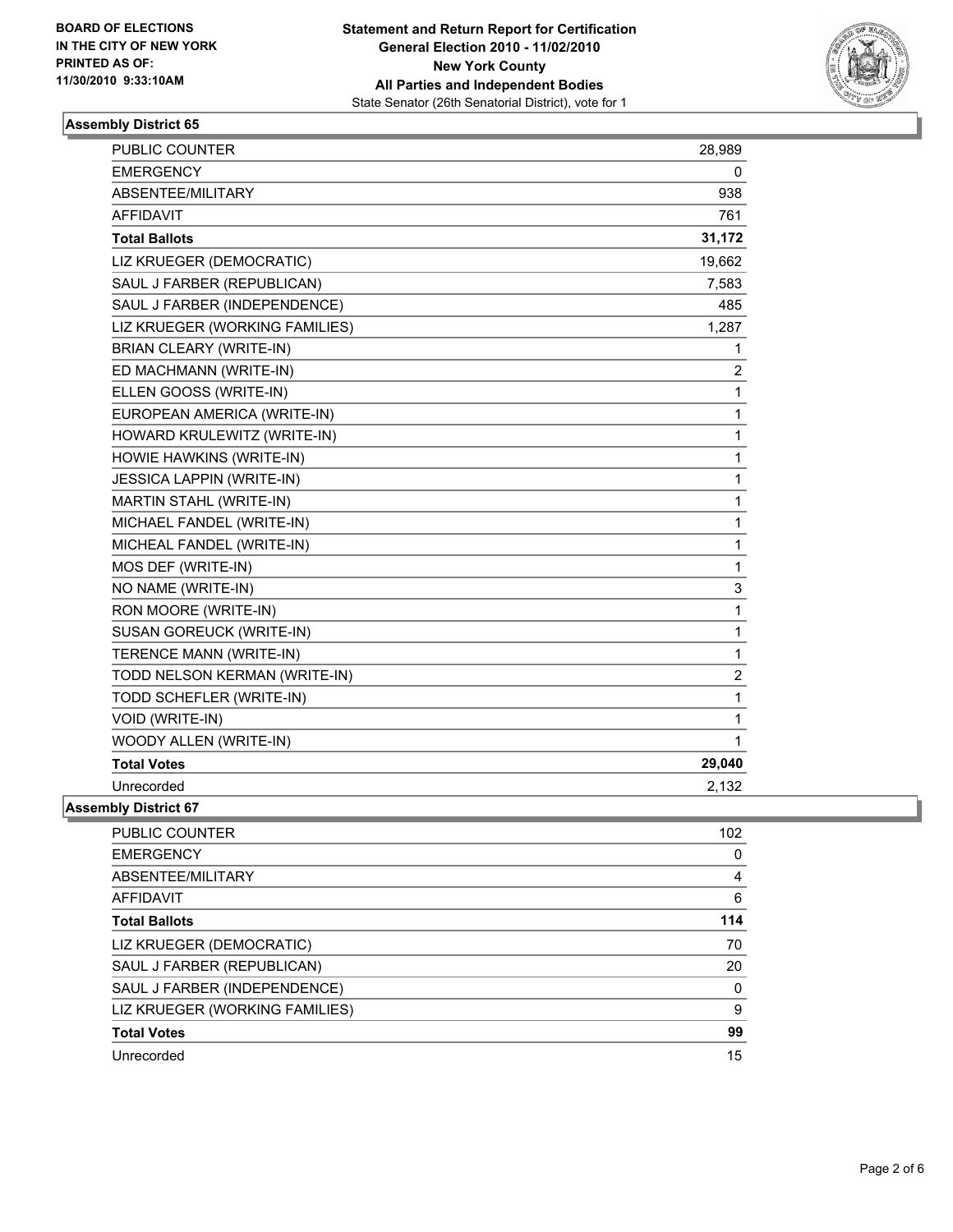

## **Assembly District 68**

| <b>PUBLIC COUNTER</b>          | 1,450 |
|--------------------------------|-------|
| <b>EMERGENCY</b>               | 0     |
| ABSENTEE/MILITARY              | 67    |
| AFFIDAVIT                      | 18    |
| <b>Total Ballots</b>           | 1,575 |
| LIZ KRUEGER (DEMOCRATIC)       | 932   |
| SAUL J FARBER (REPUBLICAN)     | 401   |
| SAUL J FARBER (INDEPENDENCE)   | 26    |
| LIZ KRUEGER (WORKING FAMILIES) | 53    |
| <b>Total Votes</b>             | 1,412 |
| Unrecorded                     | 163   |

## **Assembly District 73**

| <b>PUBLIC COUNTER</b>          | 30,611         |
|--------------------------------|----------------|
| <b>EMERGENCY</b>               | 0              |
| ABSENTEE/MILITARY              | 1,343          |
| <b>AFFIDAVIT</b>               | 606            |
| <b>Total Ballots</b>           | 33,153         |
| LIZ KRUEGER (DEMOCRATIC)       | 19,296         |
| SAUL J FARBER (REPUBLICAN)     | 9,998          |
| SAUL J FARBER (INDEPENDENCE)   | 572            |
| LIZ KRUEGER (WORKING FAMILIES) | 847            |
| COLIA CLARK (WRITE-IN)         | 1              |
| JILL D. SHEPPARD (WRITE-IN)    | 1              |
| KYLE SMITH (WRITE-IN)          | $\overline{2}$ |
| MARK HERSCHBERG (WRITE-IN)     | $\overline{2}$ |
| MICHAEL BLOOMBERG (WRITE-IN)   | 2              |
| NO NAME (WRITE-IN)             | $\overline{2}$ |
| <b>Total Votes</b>             | 30,723         |
| Unrecorded                     | 2,430          |

**Assembly District 74**

| PUBLIC COUNTER                 | 8,315 |
|--------------------------------|-------|
| <b>EMERGENCY</b>               | 0     |
| ABSENTEE/MILITARY              | 262   |
| <b>AFFIDAVIT</b>               | 249   |
| <b>Total Ballots</b>           | 8,961 |
| LIZ KRUEGER (DEMOCRATIC)       | 5,929 |
| SAUL J FARBER (REPUBLICAN)     | 1,739 |
| SAUL J FARBER (INDEPENDENCE)   | 142   |
| LIZ KRUEGER (WORKING FAMILIES) | 485   |
| LEONARD VAISMAN (WRITE-IN)     | 1     |
| NO NAME (WRITE-IN)             | 6     |
| <b>Total Votes</b>             | 8,302 |
| Unrecorded                     | 659   |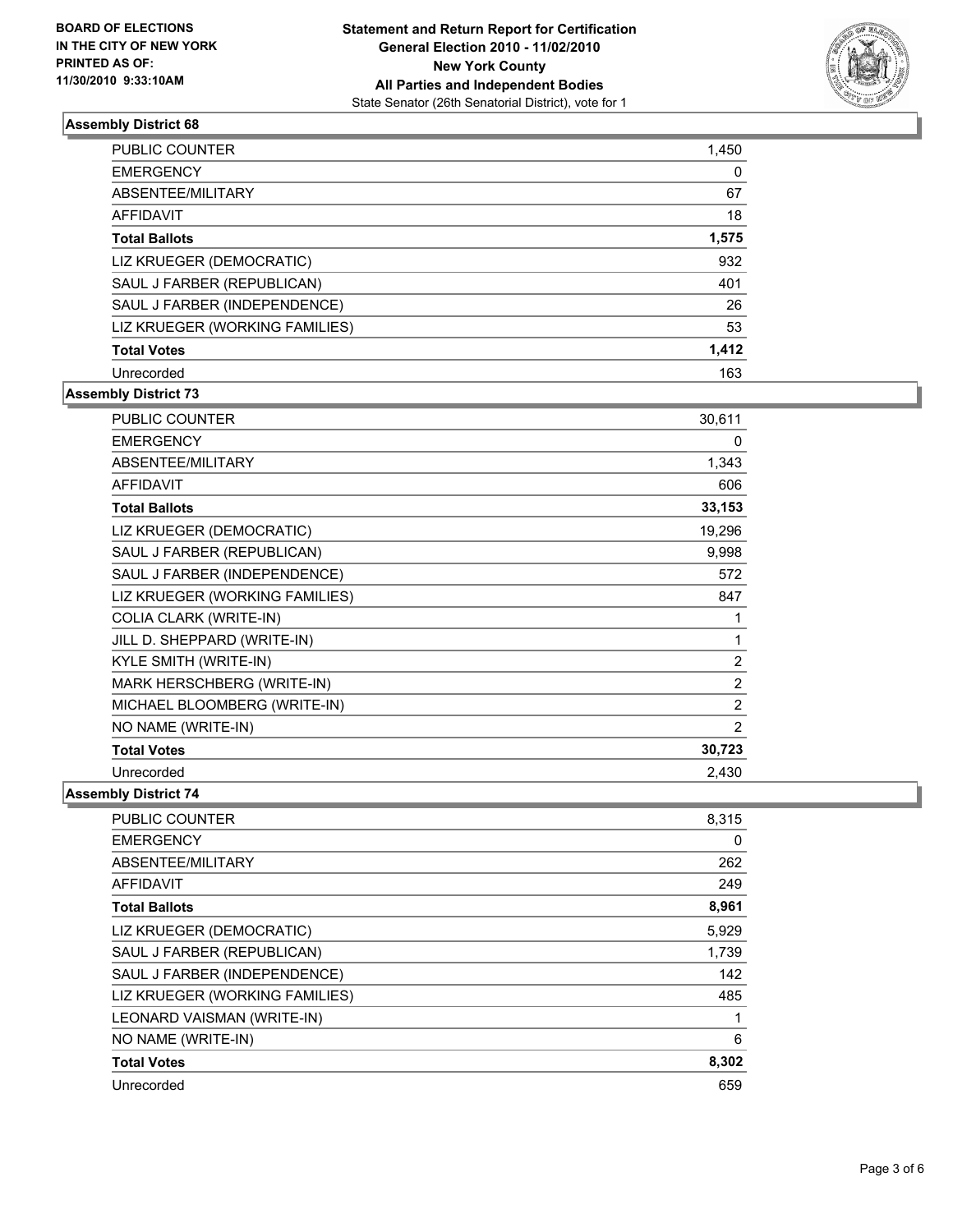

## **Assembly District 75**

| <b>PUBLIC COUNTER</b>          | 10,349 |
|--------------------------------|--------|
| <b>EMERGENCY</b>               | 5      |
| ABSENTEE/MILITARY              | 395    |
| <b>AFFIDAVIT</b>               | 297    |
| <b>Total Ballots</b>           | 11,282 |
| LIZ KRUEGER (DEMOCRATIC)       | 7,130  |
| SAUL J FARBER (REPUBLICAN)     | 2,453  |
| SAUL J FARBER (INDEPENDENCE)   | 215    |
| LIZ KRUEGER (WORKING FAMILIES) | 522    |
| FARBER (WRITE-IN)              | 1      |
| JIMMY MCMILLAN (WRITE-IN)      | 1      |
| LAIRD CUMMINGS (WRITE-IN)      | 1      |
| LAWRENCE TAYLOR (WRITE-IN)     | 1      |
| ME (WRITE-IN)                  | 1      |
| MICHAEL BLOOMBURG (WRITE-IN)   | 1      |
| NO NAME (WRITE-IN)             | 3      |
| RANL SCHULLZ (WRITE-IN)        | 1      |
| <b>Total Votes</b>             | 10,330 |
| Unrecorded                     | 952    |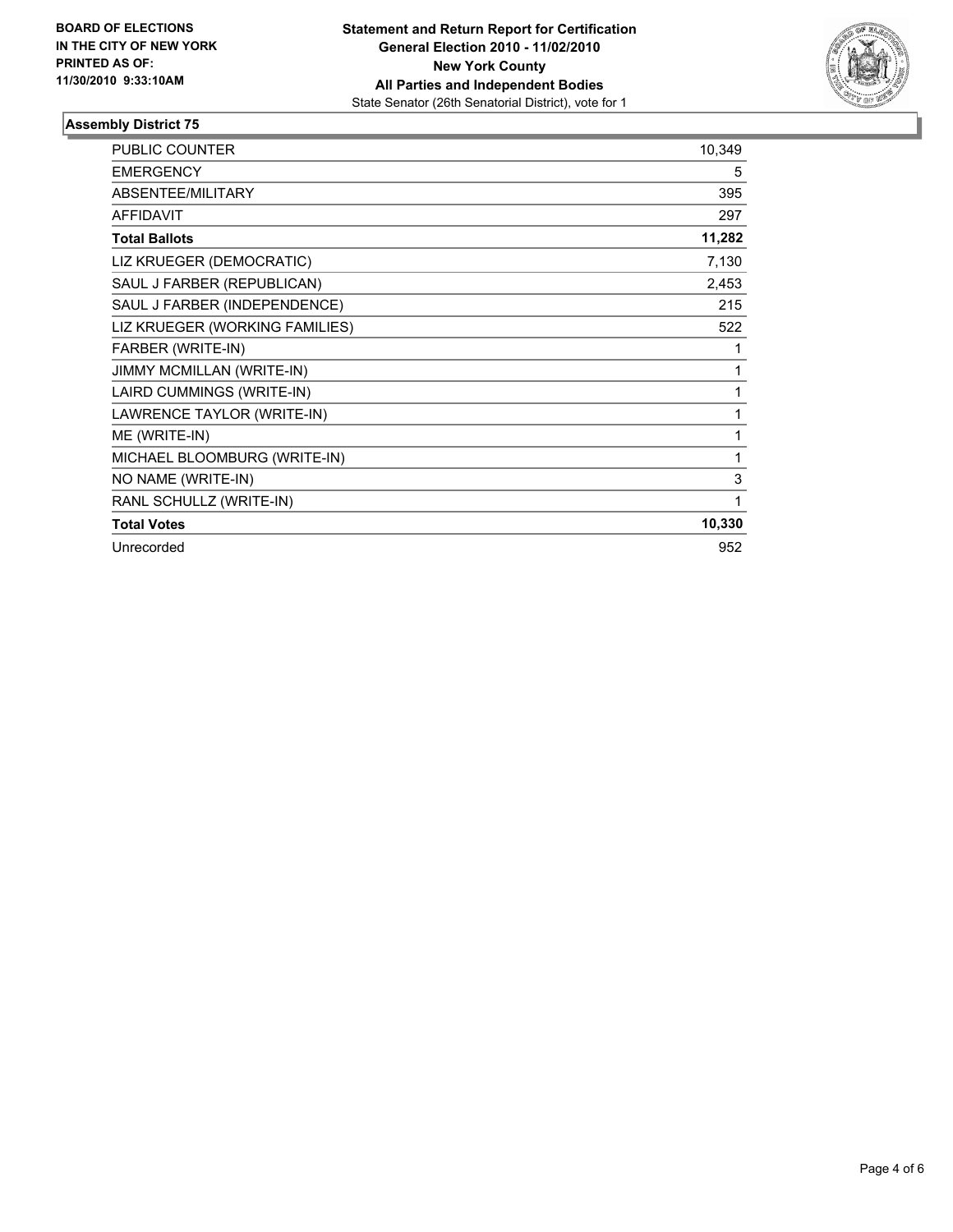

### **Total for State Senator (26th Senatorial District) - New York County**

| PUBLIC COUNTER                   | 79,816       |
|----------------------------------|--------------|
| <b>EMERGENCY</b>                 | 5            |
| ABSENTEE/MILITARY                | 3,009        |
| AFFIDAVIT                        | 1,937        |
| <b>Total Ballots</b>             | 86,257       |
| LIZ KRUEGER (DEMOCRATIC)         | 53,019       |
| SAUL J FARBER (REPUBLICAN)       | 22,194       |
| SAUL J FARBER (INDEPENDENCE)     | 1,440        |
| LIZ KRUEGER (WORKING FAMILIES)   | 3,203        |
| BRIAN CLEARY (WRITE-IN)          | 1            |
| COLIA CLARK (WRITE-IN)           | 1            |
| ED MACHMANN (WRITE-IN)           | $\mathbf{2}$ |
| ELLEN GOOSS (WRITE-IN)           | 1            |
| EUROPEAN AMERICA (WRITE-IN)      | $\mathbf{1}$ |
| FARBER (WRITE-IN)                | 1            |
| HOWARD KRULEWITZ (WRITE-IN)      | 1            |
| HOWIE HAWKINS (WRITE-IN)         | 1            |
| <b>JESSICA LAPPIN (WRITE-IN)</b> | 1            |
| JILL D. SHEPPARD (WRITE-IN)      | 1            |
| JIMMY MCMILLAN (WRITE-IN)        | 1            |
| KYLE SMITH (WRITE-IN)            | 2            |
| LAIRD CUMMINGS (WRITE-IN)        | 1            |
| LAWRENCE TAYLOR (WRITE-IN)       | $\mathbf{1}$ |
| LEONARD VAISMAN (WRITE-IN)       | 1            |
| MARK HERSCHBERG (WRITE-IN)       | 2            |
| MARTIN STAHL (WRITE-IN)          | $\mathbf{1}$ |
| ME (WRITE-IN)                    | 1            |
| MICHAEL BLOOMBERG (WRITE-IN)     | 2            |
| MICHAEL BLOOMBURG (WRITE-IN)     | 1            |
| MICHAEL FANDEL (WRITE-IN)        | 1            |
| MICHEAL FANDEL (WRITE-IN)        | 1            |
| MOS DEF (WRITE-IN)               | 1            |
| NO NAME (WRITE-IN)               | 14           |
| RANL SCHULLZ (WRITE-IN)          | 1            |
| RON MOORE (WRITE-IN)             | 1            |
| SUSAN GOREUCK (WRITE-IN)         | 1            |
| TERENCE MANN (WRITE-IN)          | 1            |
| TODD NELSON KERMAN (WRITE-IN)    | 2            |
| TODD SCHEFLER (WRITE-IN)         | 1            |
| VOID (WRITE-IN)                  | 1            |
| WOODY ALLEN (WRITE-IN)           | $\mathbf{1}$ |
| <b>Total Votes</b>               | 79,906       |
| Unrecorded                       | 6,351        |